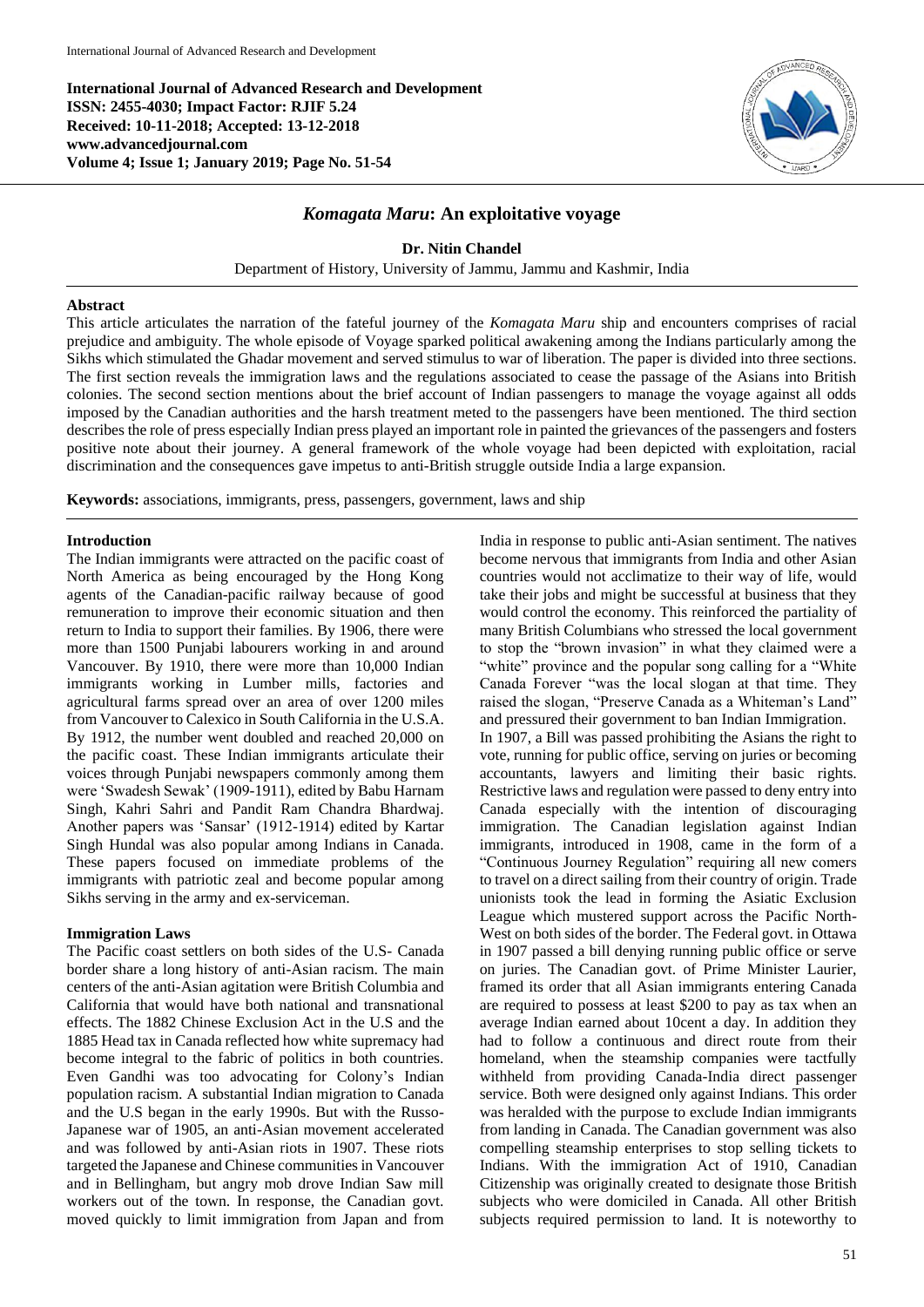mention that the passengers of the *Komagata Maru* were in violation of the "Continuous Regulation Act". As a result the ship was prevented from docking by the port authorities. Racism, Labour competition and moral standards of Euro-American society became excuses to restrict their entry.

## **The historic voyage**

The *Komagata Maru* was a Japanese tramp-streamer operated vessel for coal transportation renamed as Guru Nanak Jahaz, launched by Gurdit Singh from Hong-Kong to Canada. Hong Kong became the point of departure but before that Gurdit Singh was arrested for selling tickets for an illegal voyage. After a lot of negotiations with authorities, he was released on bail and given permission for departure. The ship left the shores after getting approval from the Governor of Hongkong. The ship sailed from Hong Kong on April 4, 1914 and picked up more passengers at Shanghai, Moji and Yokohama. It remained anchored at Shanghai for six days. After that ship arrived at Yokohama on April 14. The passengers consisted of 340 Sikhs, 24 Muslims, and 12 Hindus, with its complement of 376 passengers, all British subjects. The ship left to Canada on 2nd May 1914. One aspect of the Gurdit Singh business ambition was to establish a passenger line between Calcutta to Vancouver as a commercial venture and he initiated by this move. The *Komagata Maru* ship reached Vancouver on 22nd May but it was not allowed to dock and was stranded about a kilometer away from shore. Only 22 men could prove their Canadian domiciles later, were allowed to land after completing the concerned regulations as the ship violated the immigration laws. No one was allowed to deboard and the stalemate continued. The ship faced shortage of ration and also the scarcity of water. However the Sikhs in Canada appealed to the natives and the concerned government for justice, sent telegrams to the king, the Duke of Connaught, the Viceroy and the eminent Indian leaders in India and England. The plight of the passengers was soon addressed in the Punjab by the famous associations like, Singh Sabhas, the Khalsa Diwans and the Punjab Hindu Sabha. These organisations arranged public meetings and passed resolutions and send copies of the telegram to the government of India and to the Secretary of State for India.

The Indian community in BC, sent messages of protest to the government against the treatment of their countrymen, describing it as "a lot to which even cattle would not be subjected", and urging the government to save the immigrants from the highhandedness of the immigration department. However, the whole enterprise was linked with the Ghadar party and the Ghadar paper and the passengers were virtually kept as prisoners. The whole mess was widely publicized and soon a Shore Committee was formed with Hussain Rahim, Bhag Singh, Sohan lal Pathak, Balwant Singh and others to address their dilemma. The immigration control chief, Mr. Malcolm. R. Reid denied even to acknowledge passengers request for food and water as there was scarcity of both. The Vancouver Punjabi communities rallied around to collect funds and an appeal went out to send at least ten dollars. Although the collection was around 20,000 dollars for the welfare and defending of the passengers. In the meanwhile the Shore Committee filed a writ petition on June 25 and contacted lawyer Mr. J.E. Bird to fight the case in the court of Appeal at the BC Supreme Court. But to the utter surprise, the appeal was dismissed by the five judge committee. With the legal remedies over, the

time for negotiations with authorities again proved a failure. When the passengers refused to leave the shore, authorities along with immigration officials tried to seize the ship by force. But the angry passengers mounted an attack with coals, bricks and woods. The government decided to revenge and brought a naval vessel Rainbow with troops requisitioned with naval force, and anchored it face to face to the *Komagata Maru*. In this gloomy atmosphere, the passengers were afraid and realized the government of Canada would not support them as authorities and immigration chief was all against the passengers. After a lot of hard bargaining, a compromise was arrived at for their safe return India. The provisions required for the return journey would be supplied by the Canadian officials and the ship shall leave the harbour, the *Komagata Maru* left Vancouver on 23<sup>rd</sup> July 1914. The government also mobilized HMCS Rainbow – a naval Royal vessel with troops to accomplish it for a short distance. The ship stranded on the seashore for two months in confinement, confrontation and confusion.

## **Return to India**

The disappointed passengers left her anchorage and sailed for Asia but again trouble was waiting for them. The ship was still at sea when Britain declared war on Germany on 4 August, 1914 which led to the First World War. On 20<sup>th</sup> of August, 1914, Ordinance No. III of 1914 was notified for the exercise of more effective control of over foreigner's entry in British India. On reaching Yokohama, Gurdit Singh received a letter from the Government of Hong Kong notifying him that it was considered inadvisable that any of the passengers should be landed there and threatening to enforce a local vagrancy ordinance against any who might attempt to do so. The ship moved to Kobe and disembarked some fifteen passengers there and picked up a few and then proceeded to India. However things was different in India as the Government of Bengal in consultation with Government of India and also with the active support of Government of Punjab made well planned arrangements to receive the passengers of the *Komagata Maru*. The ship entered Bay of Bengal and stopped at Kalpi in Calcutta on Sept. 27, 1914. Then the passengers were taken to a place called Budge Budge, a Calcutta suburb some 17 miles away from Calcutta. The police searched the Ship for objectionable material and the suspected connections with the Ghadarties as the excuse of the Begal authorities. The passengers were ordered to board a train which was to take them to the Punjab. The passengers refused to obey authorities. Only 59 passengers agreed to board the train, while the rest joined the procession following Gurdit Singh who came down with the Guru Granth Sahib and walked towards Calcutta. They were forced to retreat back to Budge Budge. A force of 27 constables attempted to induce the Sikhs to enter the train. A hand to hand fight took place and later it took ugly violent. As a result, on the Government side, four were killed and 19 on the side of the passengers, 11 injured on the government side and 21 on the other side. About 168 were sent to jail in Calcutta and 24 in Jail outside Calcutta while 59 left for the Punjab. Gurdit Singh was escaped by the passengers and nearly twenty eight of them remained underground. The Government of India appointed a committee to enquire into the Budge Budge incident through a circular issued on 15 October, 1914. The report was formally released on  $16<sup>th</sup>$ January, 1915. The committee declared the police not guilty and put the whole blame on the passengers of *Komagata*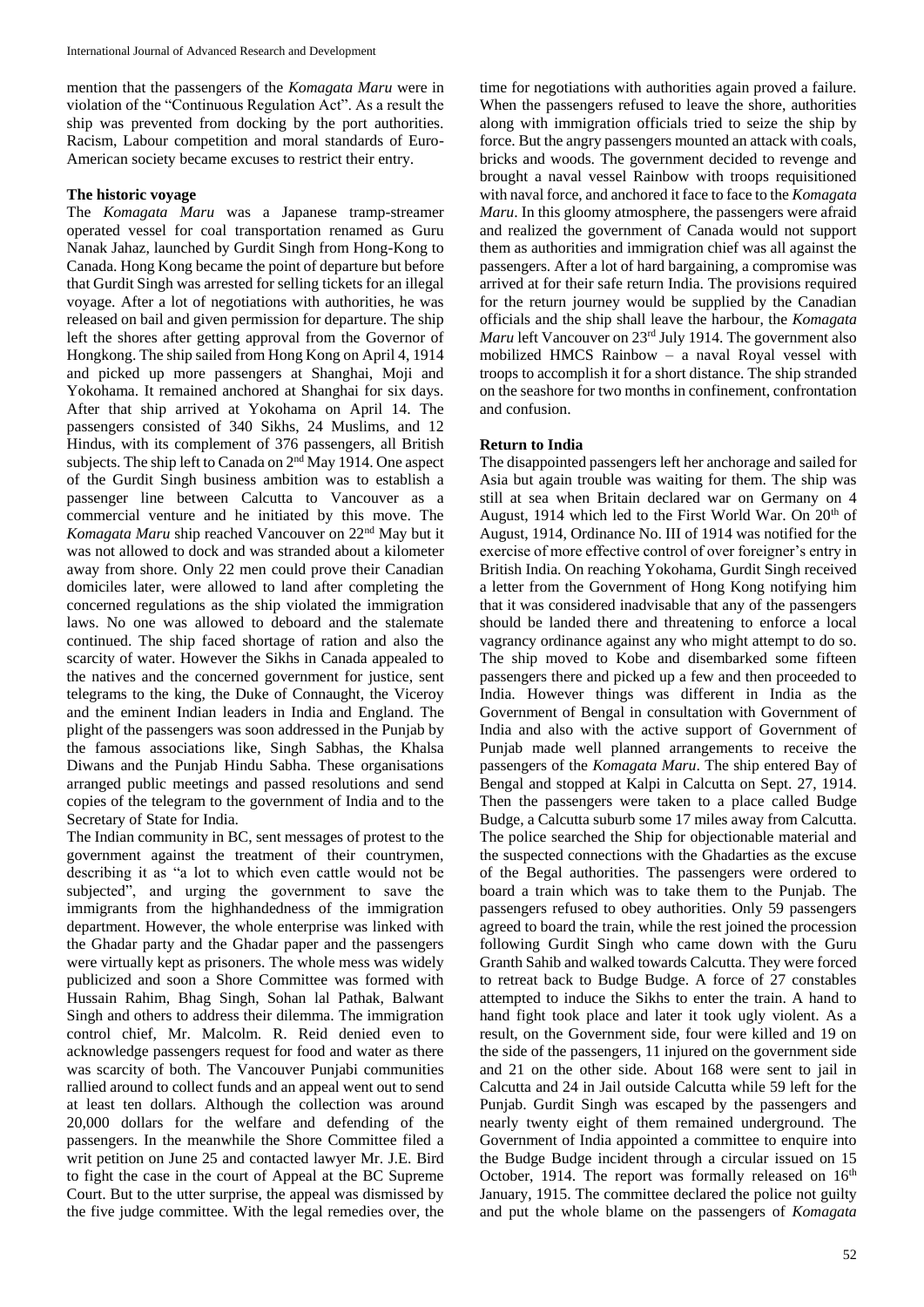*Maru*. The report tries to emphasize the politically motivated nature of the voyage. Viceroy of India regretted the incident but blamed the organizers of Voyage. As the arrival of the *Komagata Maru* in Vancouver coincided with the Ghadar movement this must have prompted the authorities to examine links between the passengers of the ship and the Ghadarities. However the British Government curbed all the voices under newly promulgated anti-sedition laws.

#### **Role of press**

The plight of the *Komagata Maru* passengers at Calcutta was widely discussed topic in the Indian press as well as in Canada also. There was wide variance of opinion in press concerning the voyage. *The Tribune*, Lahore claimed that the voyage was not well organised. Gurdit Singh could not get assistance from the mother country and suffered lack of funds. *The Indian Planter's Gazette* and *The Rangoon Times* criticized the Bengal and the Punjab government in regard to the *Komagata Maru* passengers. These papers reported the orderly mass meeting at Amritsar and Calcutta and testify unswerving loyalty of the Sikh nation to the King Emperor. *The Gadar* weekly tapped its potential in several Ways, a poem invited readers to imagine troubled passengers as. "*A Plea of Helpless Indians on the Komagata Maru ship*". The Punjabi press condemned the inactivity of the Punjab government. However the Anglo- Indian press had divergent opinion regarding the voyage and took the Canadian side. They beckoned the passengers of the *Komagata Maru* ship as "a set of anarchists'. The newspapers picked up the story, reported by *The Province,* headlined as, "*Boat loads of Hindus on way to Vancouver*". *The British Columbia press* captioned the titled as "*Hindus Invasion of Canada*". Another paper, *The Morning Citizen*, an Ottawa newspaper addressed the whole episode was "*the limit of comic-opera government*". *The Times of London* and other contemporary British paper's asserted that there was no discrimination in Canadian law against British Indians only betrayed their ignorance and also commented that "*Asia is knocking and knocking persistently at the doors of western America*". *The Vancouver Sun*, also reported the bad image of the Indians. The Press depicted them not as poor immigrants, which they were, but as forerunners of '*hordes of Asiatics*' who would ultimately overrun the country if they were allowed to enter. The Pro-Punjabi Press like the *Khalsa Samachar*, *Khalsa Sewak* and *Khalsa Advocate* put on the defensive note of the *Komagata Maru* ship. The findings of the *Komagata Maru* report divided public reaction, the English language newspapers in India sided with the government, while the Punjabi press in Punjab blamed the authorities for violent showdown.

### **Aftermath/consequences**

Various chroniclers of the Ghadar movement denote to the *Komagata Maru* as an instrumental factor to rebel's cause. First, the treatment meted out to passengers while the ship was anchored at Vancouver Bay set the tone of emotions at a considerable high pitch and confirmed in many overseas Punjabi minds the virtual impossibility of gaining justice through negotiation and appeals.

Second, the publicity associated with the return passage of the *Komagata Maru* ensured that Far eastern Punjabis were also ready to join the Ghadar movement and thus contributed to the Singapore mutiny. The plight of the *Komagata Maru* passengers at Calcutta was widely discussed topic for Punjabi press such as '*Khalsa Samachar*' and '*Khalsa advocate*' were put on defensive. The older associations lost their grounds with in the Sikh community like "T*he Chief Khalsa Diwan*" and new associations sprang up and sought allies among the India's emerging nationalist leadership of the Congress party. Also the voyage and tragedy attracted attention of the writers, scholars, and historians who attempted to narrate its details, dimensions and perspectives. For this intention the Ghadar poetry have been analyzed in this exercise. It has been noted that the compiled Ghadar poetry contains 15 poems on the affair of the *Komagata Maru* including *Baints*, *Chhands* and *Bentis*. The span of this literature form begins from 1914- 1946. The Sikh populace in Canada was so upset by the attitude of the Government that they went back to India to help overthrow the British rule. They realized that there situation in Canada would not improve until they had their independence in India. There was complete migration to United States in search of better social and economic conditions. By 1918, the Sikh population in British Columbia had dropped to a low the critics describe of about 700 people. A memorial was erected in Budge Budge in 1951 to commemorate the names of the massacred in the shooting and depiction of the incidents related to the *Komagata Maru* history. This memorial is locally known as the Punjabi Monument and was inaugurated by Pandit Nehru. Several plays and stories were depicted and the saga of *Komagata Maru* incident was first produced at the Vancouver playhouse in Jan. 1976, reconstructing a historical event to examine the politics behind the event. The Critics describe the play as Quasi-documentary that dissects the politics of racism. The incident has been discussed and revived from time to time by the Sikh community at large. The diaspora community of Sikhs in Vancouver, Toronto, Ottawa and several cities across Canada held seminars and conferences in 1989 to commemorate the *Komagata Maru* episode with research and pinion the truthfulness of this affair.

On 3 August, 2008 Prime Minister Stephen Harper appeared at the 13th annual "*Ghadri Babeyan Da Mela"* in Surrey, B.C., to issue an apology for *Komagata Maru* incident. In 2012, the Simon Fraser university Library in Canada launched a website "*Komagata Maru: Continuing the Journey*" funded by the department of Citizenship and immigration of Canada. The Government of India formed a panel to observe the *Komagata Maru*'s centenary. In India, the ministry of culture started yearlong centenary commemoration of *Komagata Maru* by honouring granddaughters of Baba Gurdit Singh, the hero of the *Komagata Maru*. A set of commemorative coin of denominations of Rs. 100 and Rs. 5 was released to mark occasion on May 1st 2014.

### **Conclusion**

To sum up, the whole affair of the *Komagata Maru* challenged not only the nature of Canada's exclusionary immigration laws contesting this policy from the start in the courts, through delegations in Ottawa, London, and Delhi and by seeking publicity in Canada and abroad, but also the politics of their treatment in Canada. Not allowed to dock, the ship remained anchored in the harbour for two months, a floating prison without adequate water, food, or medical services. Despite legal appeals in court, Canadian federal laws designed to prevent South Asian immigrants from entering Canada despite the fact they, like Canadians, were British subjects were enforced. The whole *Komagata Maru*